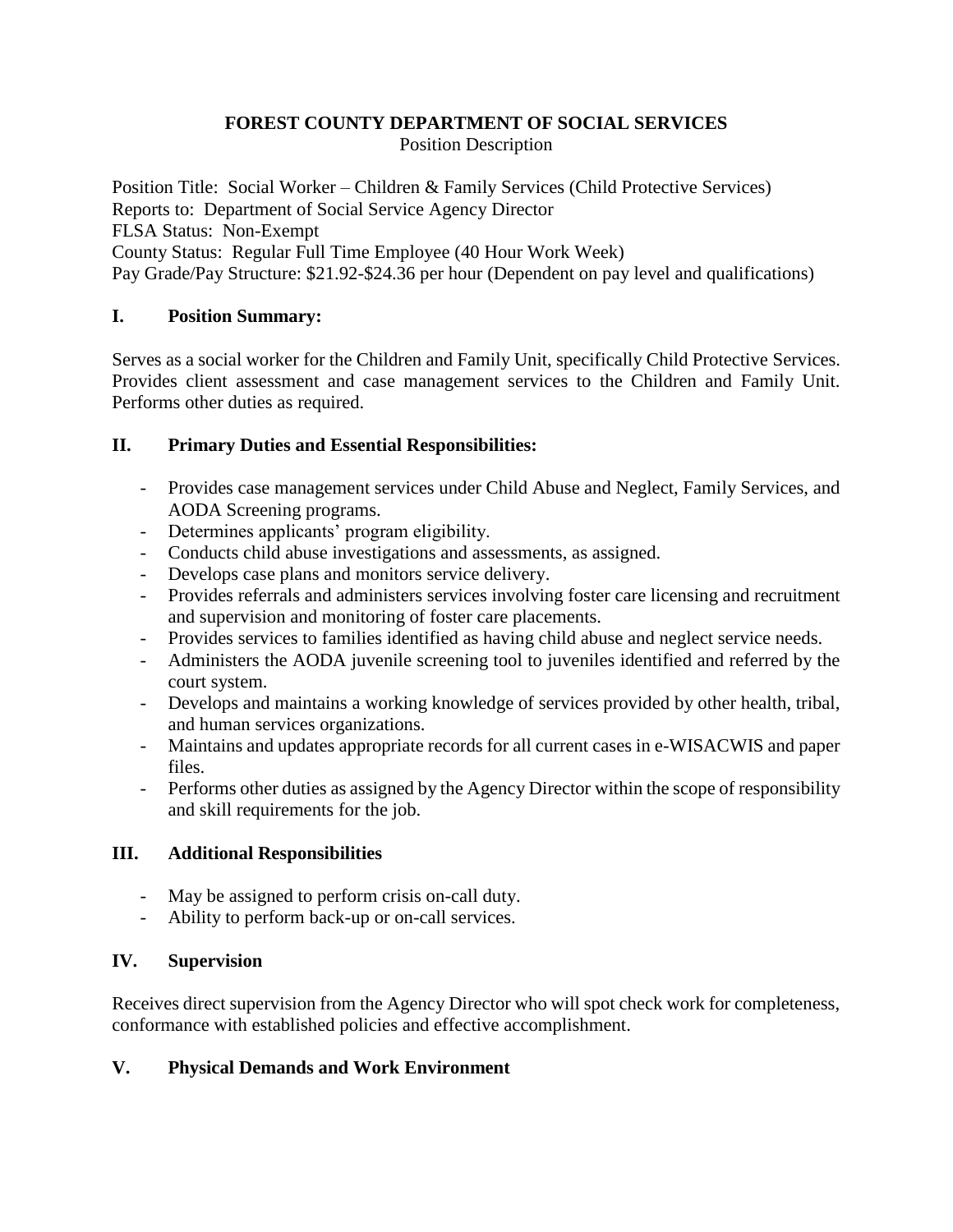*The physical requirements are those demands the employee is expected to encounter in the performance of the essential functions of the job. The work conditions are representative of those an employee encounters while performing the essential functions of this job.*

While performing the duties of this job, the employee is regularly required to engage in conversation and is required to speak and listen. The employee is frequently required to sit and use hands to grasp and place objects. The employee is occasionally required to walk and taste or smell. The employee must frequently lift and/or move up to 10 pounds and occasionally lift and/or move up to 50 pounds. Specific vision abilities required by this job include close vision, color vision and ability to adjust focus. Employee will have limited contact with the public.

Ability to work under conditions that require exposure to environmental factors such as heat and cold, pollen and dust, disease, blood and bodily fluids, second hand tobacco smoke, odors, animal bites, and violence. This exposure may cause some discomfort and presents a risk of injury.

### **VI. Minimum Qualifications**

*To perform this job successfully, an individual must be able to perform each essential duty satisfactorily. The requirements listed below should be representative of the knowledge, skill and ability required. Reasonable accommodations may be made to enable qualified individuals with disabilities to perform the essential functions.*

**Education:** B.S./B.A. in social work or related human services field, and License required within two years. Master's degree in social work, preferred.

**Experience:** At least two years of related experience in social work field, preferred.

**Skills, Knowledge and Abilities:** Knowledge of office terminology and procedures. Working knowledge of personal computers and above average keyboarding skills. Excellent written and verbal communication skills. Understanding of state laws pertaining to the operation of the Social Services Department. Possess the ability to make decisions in accordance with laws, regulations, policies and established procedures.

**Licenses and Certifications:** State of Wisconsin Social Work Certification within two years. Must possess and maintain a valid Wisconsin Driver's License, a reliable, insured vehicle, and maintain minimum county insurance requirements.

**Forest County is an Equal Opportunity Employer. In compliance with the Americans with Disabilities Act, the County will provide reasonable accommodations to qualified individuals with disabilities and encourages both prospective employees and incumbents to discuss potential accommodations with the employer.**

THIS DESCRIPTION DOCUMENTS THE GENERAL NATURE AND LEVEL OF RESPONSIBILITY ASSOCIATED WITH THIS POSITION. IT IS NOT INTENDED TO BE A COMPREHENSIVE LIST OF ALL ACTIVITIES, DUTIES AND RESPONSIBILITIES